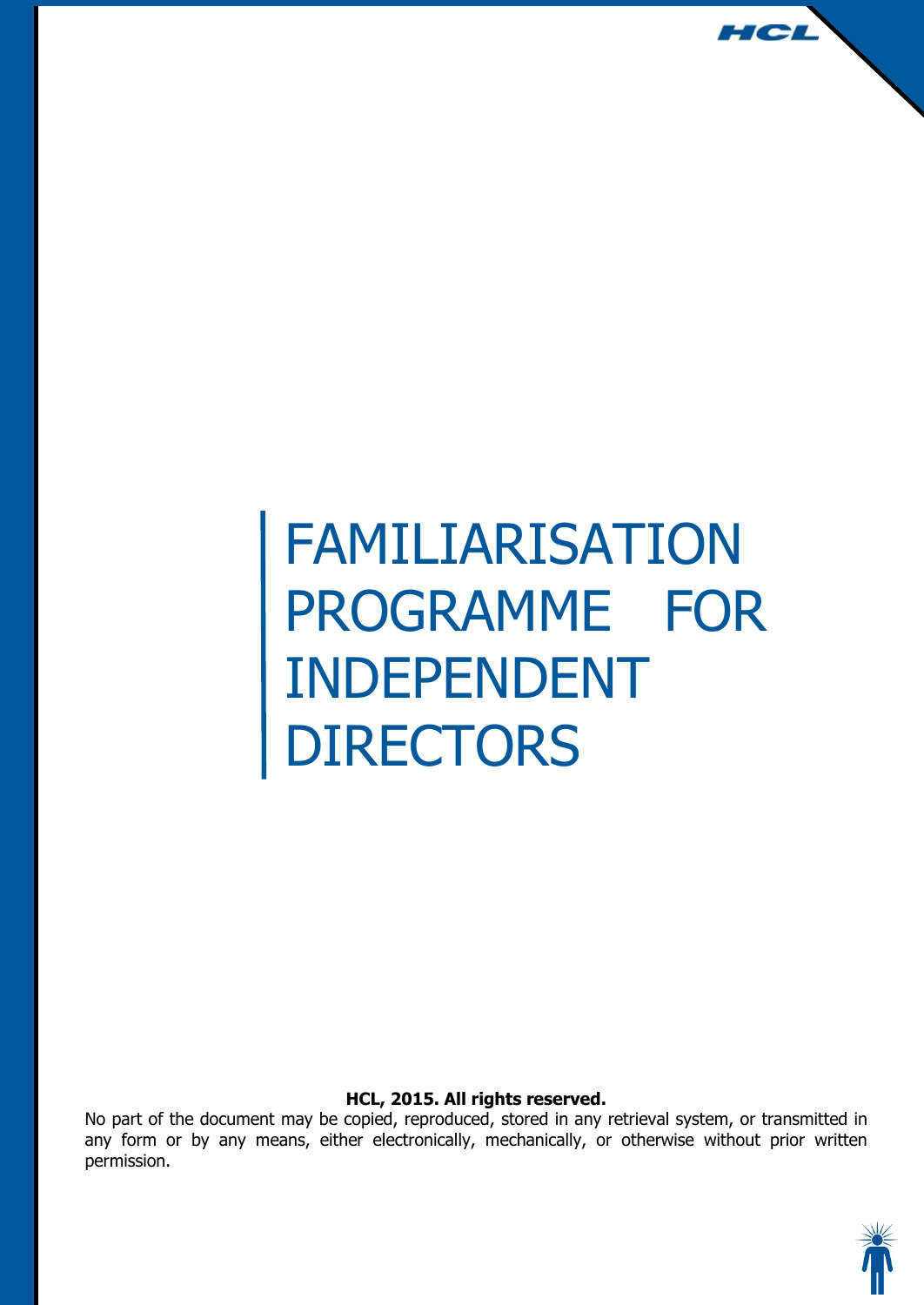# Table of Contents

| <b>Title</b>                            | <b>Page Number</b> |
|-----------------------------------------|--------------------|
| Preamble                                | 3                  |
| Overview of the Familiarisation Process | 3                  |
| Orientation Programme for new Directors | 3                  |
| Review of the Programme                 | 4                  |
| Disclosure Requirement                  | 4                  |

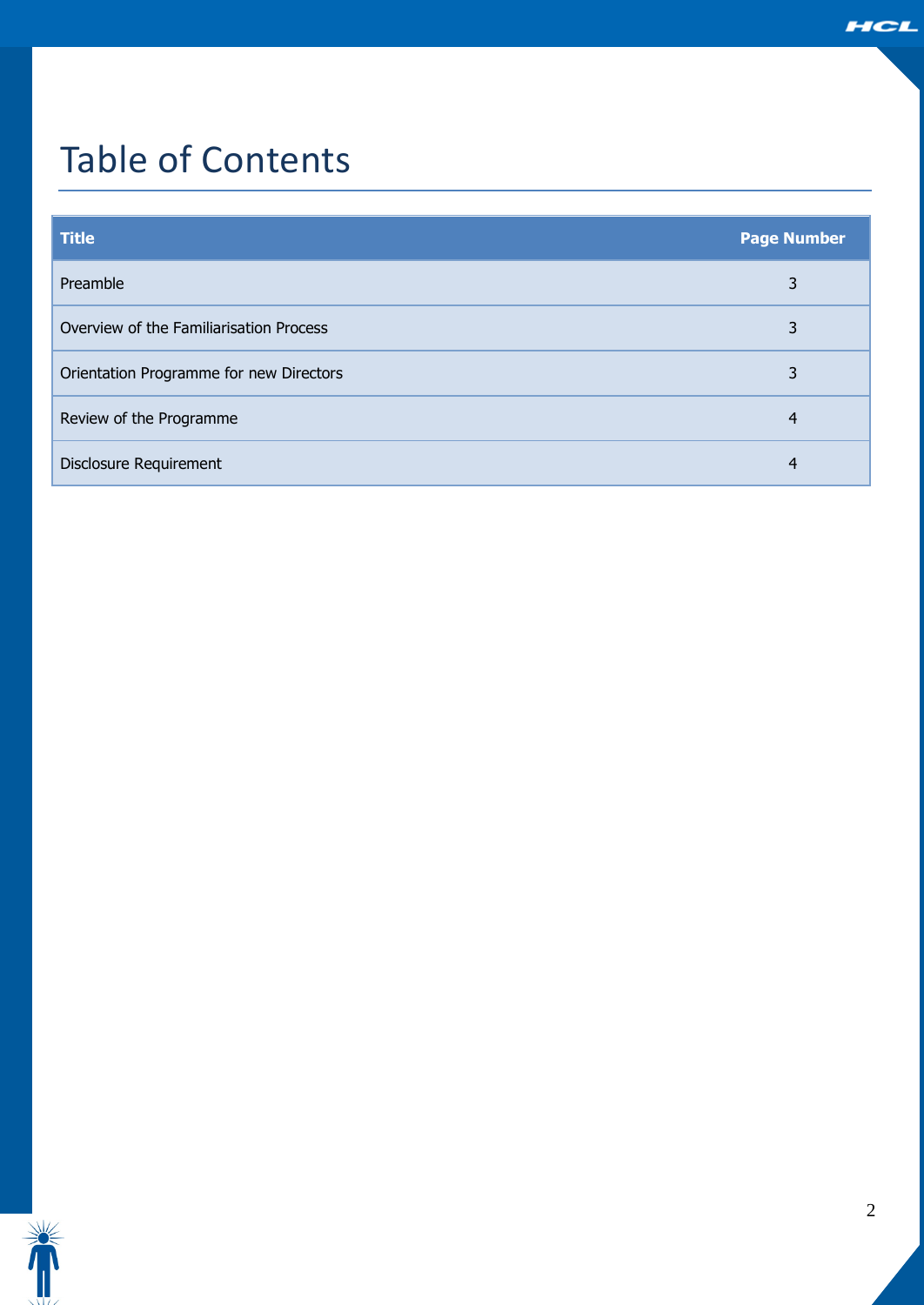

# Familiarisation Programme for Independent **Directors**

### **Preamble**

Clause 49 of the Listing Agreement with the Stock Exchanges inter-alia requires the Company to familiarize the independent directors with the Company, their roles, rights, responsibilities in the Company, nature of the industry in which the Company operates, business model of the Company, etc., through various programmes.

### **Overview of the Familiarization Process**

All Independent Directors have been briefed about their roles, functions and responsibilities in the Company. The appointment letter issued to Independent Directors also sets out detailed terms of employment including their roles, function, responsibilities and their fiduciary duties as a director of the Company. Information about various service lines was provided to the Independent Directors.

Independent Directors are provided with necessary documents, reports and internal policies to enable them to familiarize with the Company's procedures and practices. Further, periodic presentations are made at the Board and its Committee Meetings, on business and performance updates of the Company, global business environment, business strategy and risks involved. Quarterly updates on relevant statutory changes are provided to the Directors in the Board meetings.

Each director of the Company has complete access to any information relating to the Company. They are given all the documents sought by them for enabling a good understanding of the Company and its various operations. Independent Directors have the freedom to interact with the Company's management. Further, they have independent discussions without the presence of the Company's Management Personnel to discuss about the Company's affairs and put forth their combined views to the Board.

#### **Orientation Programme for New Directors**

An orientation programme for new Directors will be conducted upon induction:

The Company shall conduct a formal induction programme for the new Independent Director, which may include familiarization of Director with the following: